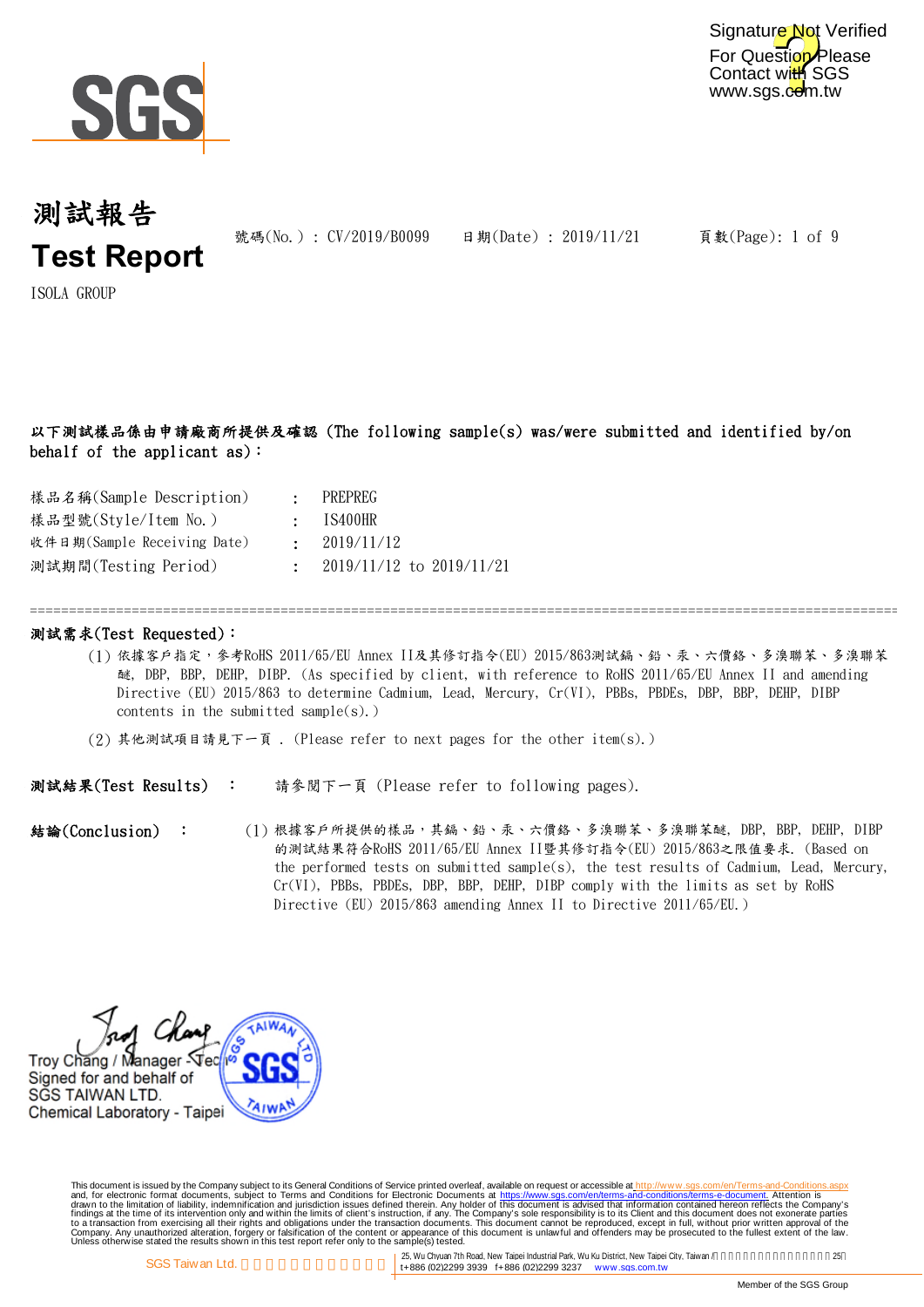

號碼(No.): CV/2019/B0099 日期(Date): 2019/11/21 頁數(Page): 2 of 9

ISOLA GROUP

## 測試結果(Test Results)

: 黃色片狀 (YELLOW SHEET) 測試部位(PART NAME)No.1

| 测試項目<br>(Test Items)                                                                                                                                                                                                                                           | 單位<br>$(\text{Unit})$ | 测試方法<br>(Method)                                                                                                                                                                                                                    | MDL.           | 結果<br>(Result)<br>No.1 | 限值<br>(Limit) |
|----------------------------------------------------------------------------------------------------------------------------------------------------------------------------------------------------------------------------------------------------------------|-----------------------|-------------------------------------------------------------------------------------------------------------------------------------------------------------------------------------------------------------------------------------|----------------|------------------------|---------------|
| 鎘 / Cadmium (Cd)                                                                                                                                                                                                                                               | mg/kg                 | 參考IEC 62321-5 (2013), 以感應耦合<br>電漿發射光譜儀檢測. / With<br>reference to IEC 62321-5 (2013)<br>and performed by ICP-OES.                                                                                                                    | $\overline{2}$ | n. d.                  | 100           |
| 鉛 / Lead (Pb)                                                                                                                                                                                                                                                  | mg/kg                 | 參考IEC 62321-5 (2013), 以感應耦合<br>電漿發射光譜儀檢測. / With<br>reference to IEC 62321-5 (2013)<br>and performed by ICP-OES.                                                                                                                    | $\overline{2}$ | 6.23                   | 1000          |
| 汞 / Mercury (Hg)                                                                                                                                                                                                                                               | mg/kg                 | 參考IEC 62321-4:2013+ AMD1:2017,<br>以感應耦合電漿發射光譜儀檢測. /<br>With reference to IEC 62321-<br>$4:2013+$ AMD1:2017 and performed by<br>ICP-OES.                                                                                             | $\mathcal{L}$  | n. d.                  | 1000          |
| 六價鉻 / Hexavalent Chromium Cr(VI)<br>$\left( \blacklozenge \right)$                                                                                                                                                                                             | mg/kg                 | 參考IEC 62321-7-2 (2017), 以UV-VIS<br>檢測;參考IEC 62321-5 (2013),以<br>ICP-OES檢測. / With reference to<br>IEC $62321 - 7 - 2$ (2017) and performed<br>by UV-VIS. ; With reference to IEC<br>$62321 - 5$ (2013) and performed by<br>ICP-OES. | 8              | n. d.                  | 1000          |
| 六溴環十二烷及所有主要被辨別出的異構物 /<br>Hexabromocyclododecane (HBCDD) and all<br>major diastereoisomers identified ( $\alpha$ -<br>HBCDD, $\beta$ – HBCDD, $\gamma$ – HBCDD) (CAS No. :<br>25637-99-4 and 3194-55-6 (134237-51-7,<br>$134237 - 50 - 6$ , $134237 - 52 - 8$ ) | mg/kg                 | 參考IEC 62321 (2008), 以氣相層析/<br>質譜儀檢測. / With reference to<br>IEC 62321 (2008). Analysis was<br>performed by GC/MS.                                                                                                                   | 5              | n. d.                  |               |

This document is issued by the Company subject to Terms and Conditions of Service printed overleaf, available on request on electronic forms. asponsible to the Seneral Conditions for Electronic Documents at https://www.sgs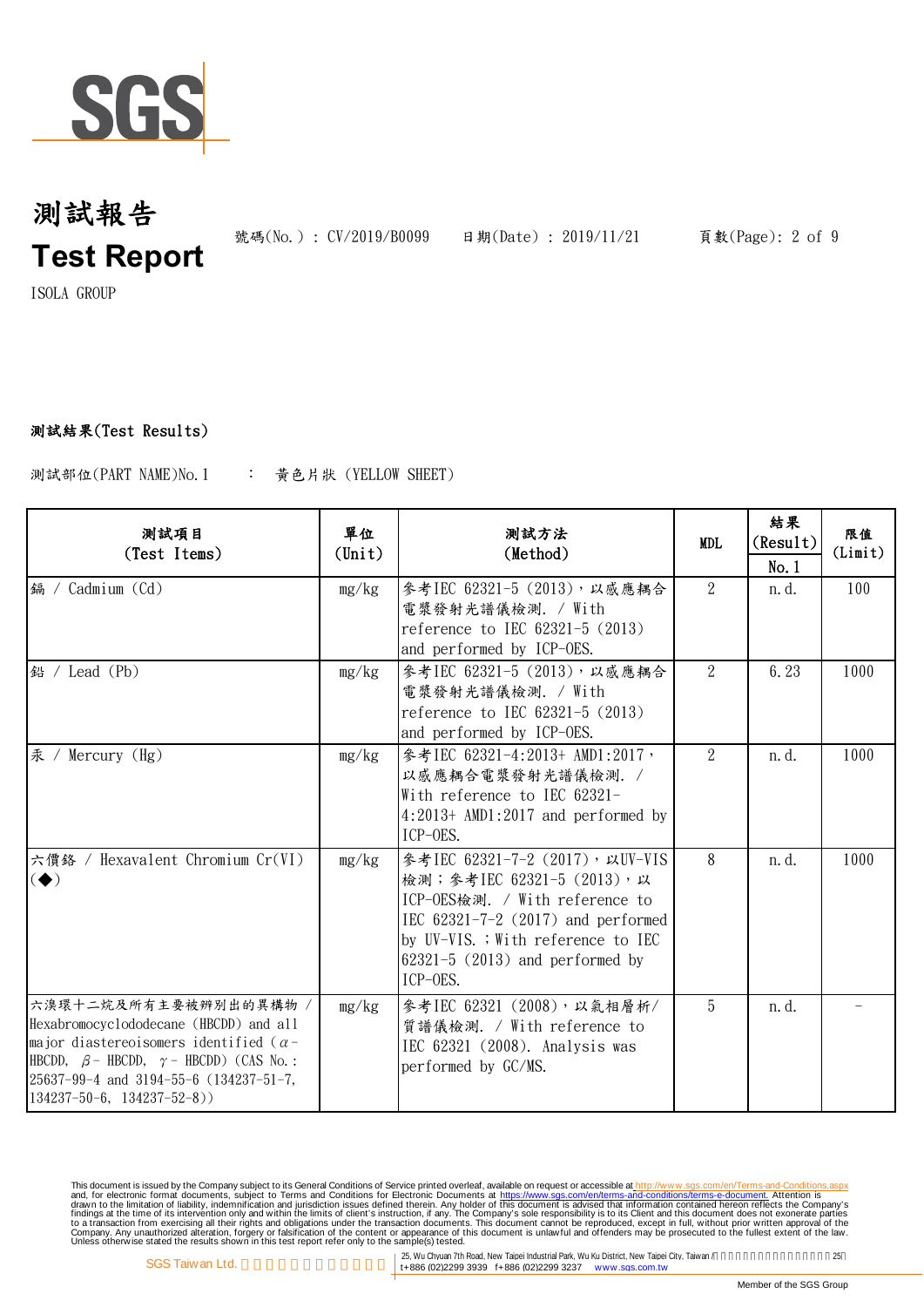

號碼(No.): CV/2019/B0099 日期(Date): 2019/11/21 頁數(Page): 3 of 9

ISOLA GROUP

| 测試項目<br>(Test Items)             | 單位<br>(Unit) | 测試方法<br>(Method)                                                                 | <b>MDL</b>               | 結果<br>(Result)<br>No.1 | 限值<br>(Limit)            |
|----------------------------------|--------------|----------------------------------------------------------------------------------|--------------------------|------------------------|--------------------------|
| 多溴聯苯總和 / Sum of PBBs             | mg/kg        |                                                                                  | $\overline{\phantom{m}}$ | n. d.                  | 1000                     |
| Monobromobiphenyl<br>一溴聯苯 /      | mg/kg        |                                                                                  | 5                        | n. d.                  |                          |
| 二溴聯苯<br>Dibromobiphenyl          | mg/kg        |                                                                                  | 5                        | n. d.                  | $\overline{\phantom{m}}$ |
| 三溴聯苯 /<br>Tribromobiphenyl       | mg/kg        |                                                                                  | 5                        | n. d.                  | $\qquad \qquad -$        |
| Tetrabromobiphenyl<br>四溴聯苯       | mg/kg        |                                                                                  | 5                        | n. d.                  | $\overline{\phantom{a}}$ |
| Pentabromobiphenyl<br>五溴聯苯 /     | mg/kg        |                                                                                  | 5                        | n. d.                  | $\overline{\phantom{m}}$ |
| Hexabromobiphenyl<br>六溴聯苯        | mg/kg        |                                                                                  | 5                        | n.d.                   | $\qquad \qquad -$        |
| 七溴聯苯<br>Heptabromobiphenyl       | mg/kg        |                                                                                  | 5                        | n.d.                   | $\qquad \qquad -$        |
| Octabromobiphenyl<br>八溴聯苯        | mg/kg        |                                                                                  | 5                        | n. d.                  | $\overline{\phantom{a}}$ |
| 九溴聯苯 /<br>Nonabromobi phenyl     | mg/kg        | 參考IEC 62321-6 (2015), 以氣相層析                                                      | 5                        | n. d.                  | $\qquad \qquad -$        |
| 十溴聯苯 /<br>Decabromobiphenyl      | mg/kg        | /質譜儀檢測. / With reference to<br>IEC $62321-6$ $(2015)$ and performed<br>by GC/MS. | 5                        | n.d.                   | $\qquad \qquad -$        |
| 多溴聯苯醚總和 / Sum of PBDEs           | mg/kg        |                                                                                  |                          | n.d.                   | 1000                     |
| 一溴聯苯醚 / Monobromodiphenyl ether  | mg/kg        |                                                                                  | 5                        | n. d.                  |                          |
| 二溴聯苯醚 / Dibromodiphenyl ether    | mg/kg        |                                                                                  | 5                        | n. d.                  |                          |
| 三溴聯苯醚 / Tribromodiphenyl ether   | mg/kg        |                                                                                  | 5                        | n. d.                  |                          |
| 四溴聯苯醚 / Tetrabromodiphenyl ether | mg/kg        |                                                                                  | 5                        | n. d.                  |                          |
| 五溴聯苯醚 / Pentabromodiphenyl ether | mg/kg        |                                                                                  | 5                        | n.d.                   | $\overline{\phantom{0}}$ |
| 六溴聯苯醚 / Hexabromodiphenyl ether  | mg/kg        |                                                                                  | 5                        | n.d.                   | $\overline{\phantom{a}}$ |
| 七溴聯苯醚 / Heptabromodiphenyl ether | mg/kg        |                                                                                  | 5                        | n.d.                   | $\overline{\phantom{a}}$ |
| 八溴聯苯醚 / Octabromodiphenyl ether  | mg/kg        |                                                                                  | 5                        | n. d.                  | $\qquad \qquad -$        |
| 九溴聯苯醚 / Nonabromodiphenyl ether  | mg/kg        |                                                                                  | 5                        | n. d.                  | $\qquad \qquad -$        |
| 十溴聯苯醚 / Decabromodiphenyl ether  | mg/kg        |                                                                                  | 5                        | n.d.                   | $\overline{\phantom{m}}$ |

This document is issued by the Company subject to Terms and Conditions of Service printed overleaf, available on request on electronic forms. asponsible to the Seneral Conditions for Electronic Documents at https://www.sgs

25, Wu Chyuan 7th Road, New Taipei Industrial Park, Wu Ku District, New Taipei City, Taiwan / 25<br>
125, Wu Chyuan 7th Road, New Taipei Industrial Park, Wu Ku District, New Taipei City, Taiwan / 25<br>
125, Wu Chyuan 7th Road,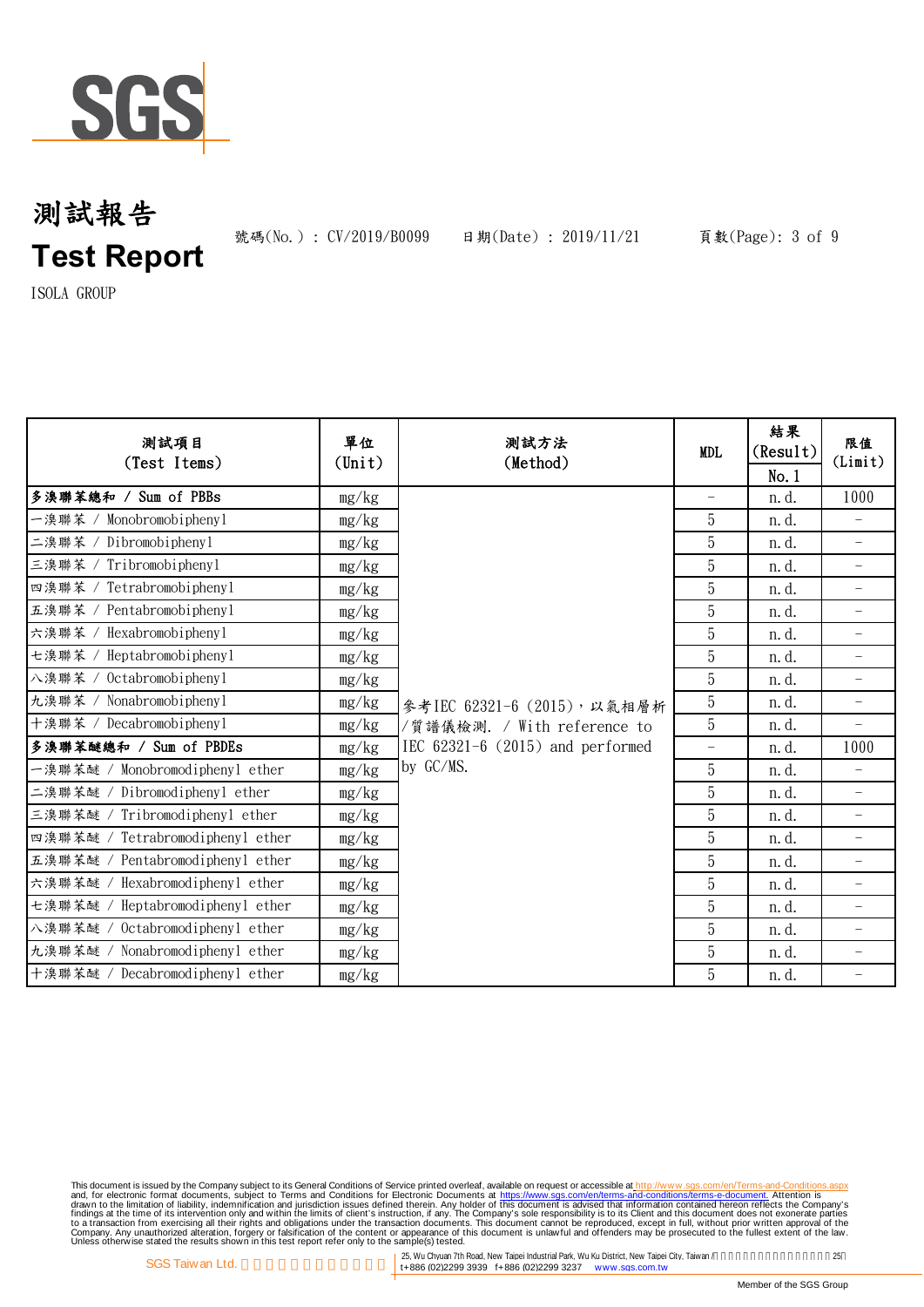

號碼(No.): CV/2019/B0099 日期(Date): 2019/11/21 頁數(Page): 4 of 9

ISOLA GROUP

| 测試項目<br>(Test Items)                                                                          | 單位<br>(Unit) | 測試方法<br>(Method)                                                                                                      | <b>MDL</b> | 結果<br>(Result)<br>No.1 | 限值<br>(Limit) |
|-----------------------------------------------------------------------------------------------|--------------|-----------------------------------------------------------------------------------------------------------------------|------------|------------------------|---------------|
| 鄭苯二甲酸二 (2-乙基己基)酯 / DEHP<br>$(Di - (2-\text{ethylhexyl})$ phthalate) (CAS<br>No.: $117-81-7$ ) | mg/kg        | 參考IEC 62321-8 (2017), 以氣相層析<br>/質譜儀檢測. / With reference to<br>IEC 62321-8 (2017). Analysis was<br>performed by GC/MS. | 50         | n. d.                  | 1000          |
| 鄰苯二甲酸丁苯甲酯 / BBP (Butyl<br>Benzyl phthalate) $(CAS No. : 85-68-7)$                             | mg/kg        |                                                                                                                       | 50         | n. d.                  | 1000          |
| 鄰苯二甲酸二丁酯 / DBP (Dibutyl<br>phthalate) (CAS No.: $84-74-2$ )                                   | mg/kg        |                                                                                                                       | 50         | n. d.                  | 1000          |
| 鄰苯二甲酸二異丁酯 / DIBP (Di-<br>isobutyl phthalate) (CAS No.: $84-69-$<br>5)                         | mg/kg        |                                                                                                                       | 50         | n. d.                  | 1000          |
| 鄰苯二甲酸二異癸酯 / DIDP (Di-<br>isodecyl phthalate) (CAS No.: 26761-<br>$40-0$ ; 68515-49-1)         | mg/kg        |                                                                                                                       | 50         | n. d.                  |               |
| 鄰苯二甲酸二異壬酯 / DINP (Di-<br>isononyl phthalate) (CAS No.: 28553-<br>$12-0$ ; 68515-48-0)         | mg/kg        |                                                                                                                       | 50         | n. d.                  |               |
| 鄰苯二甲酸二正辛酯 / DNOP (Di-n-<br>$octyl$ phthalate) (CAS No.: 117-84-0)                             | mg/kg        |                                                                                                                       | 50         | n. d.                  |               |

## 備註(Note):

- 1. mg/kg = ppm;0.1wt% = 1000ppm
- 2. MDL = Method Detection Limit (方法偵測極限值)
- 3. n.d. = Not Detected (未檢出)
- 4. "-" = Not Regulated (無規格值)

5.  $(\blacklozenge)$ :

若鉻含量小於六價鉻之方法偵測極限值,則六價鉻為n.d.,不須再測試六價鉻。

The result of  $Cr(VI)$  is "n.d." as the result of Chromium  $(Cr)$  is less than the MDL of  $Cr(VI)$ , and confirmation test of Cr(VI) is not required.

若絡含量未小於六價絡之方法偵測極限值,需進行六價絡測試。

If the Chromium (Cr) content is not less than the MDL of  $Cr(VI)$ , confirmation test of  $Cr(VI)$  is required.

This document is issued by the Company subject to Terms and Conditions of Service printed overleaf, available on request on electronic forms. asponsible to the Seneral Conditions for Electronic Documents at https://www.sgs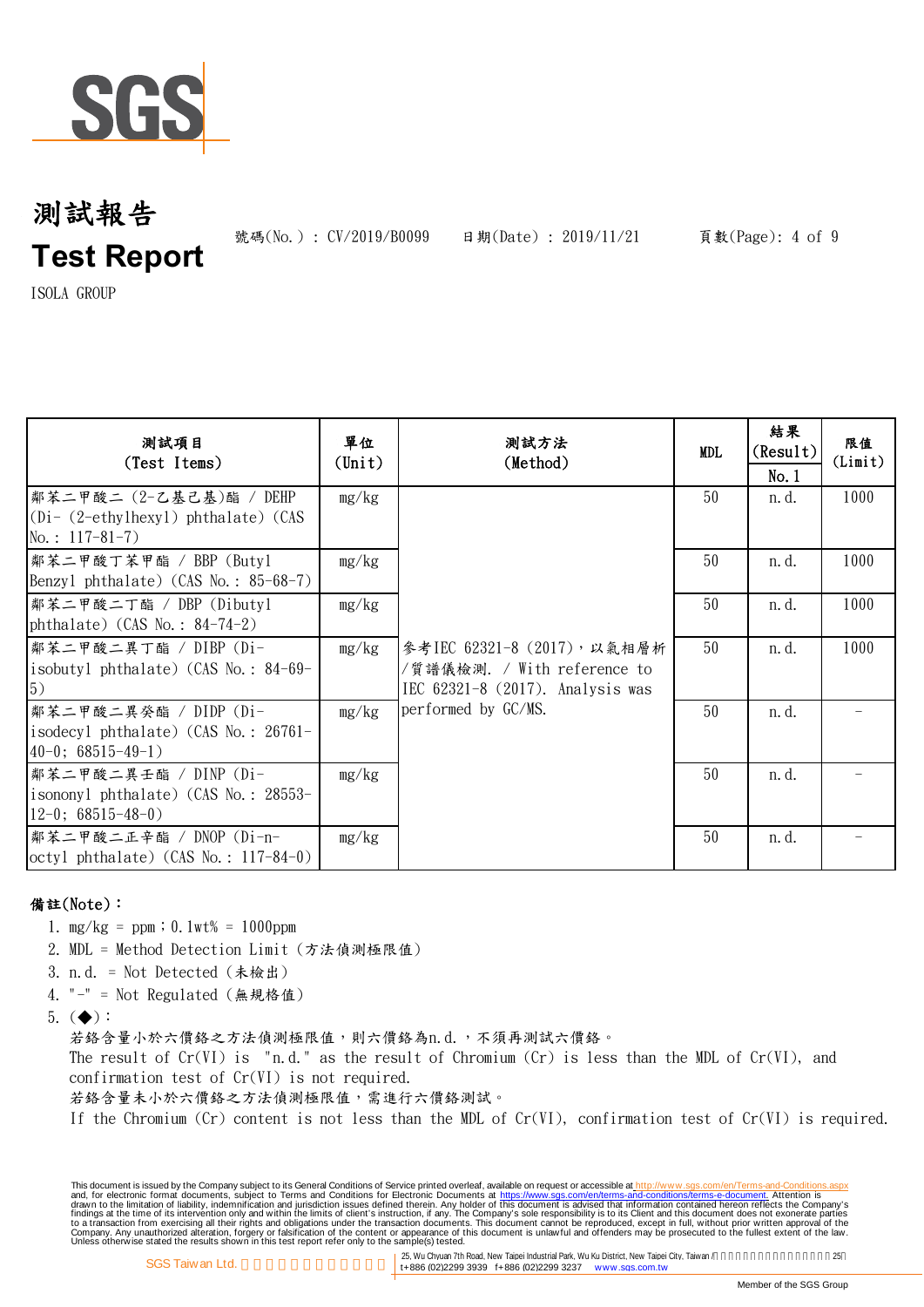

號碼(No.): CV/2019/B0099 日期(Date): 2019/11/21 頁數(Page): 5 of 9

ISOLA GROUP

### 重金屬流程圖 **/ Analytical flow chart of Heavy Metal**

根據以下的流程圖之條件,樣品已完全溶解。(六價鉻測試方法除外)

These samples were dissolved totally by pre-conditioning method according to below flow chart. ( $Cr<sup>6+</sup>$  test method excluded)

■ 測試人員:陳恩臻 / Technician : Rita Chen



This document is issued by the Company subject to Terms and Conditions of Service printed overleaf, available on request on electronic forms. asponsible to the Seneral Conditions for Electronic Documents at https://www.sgs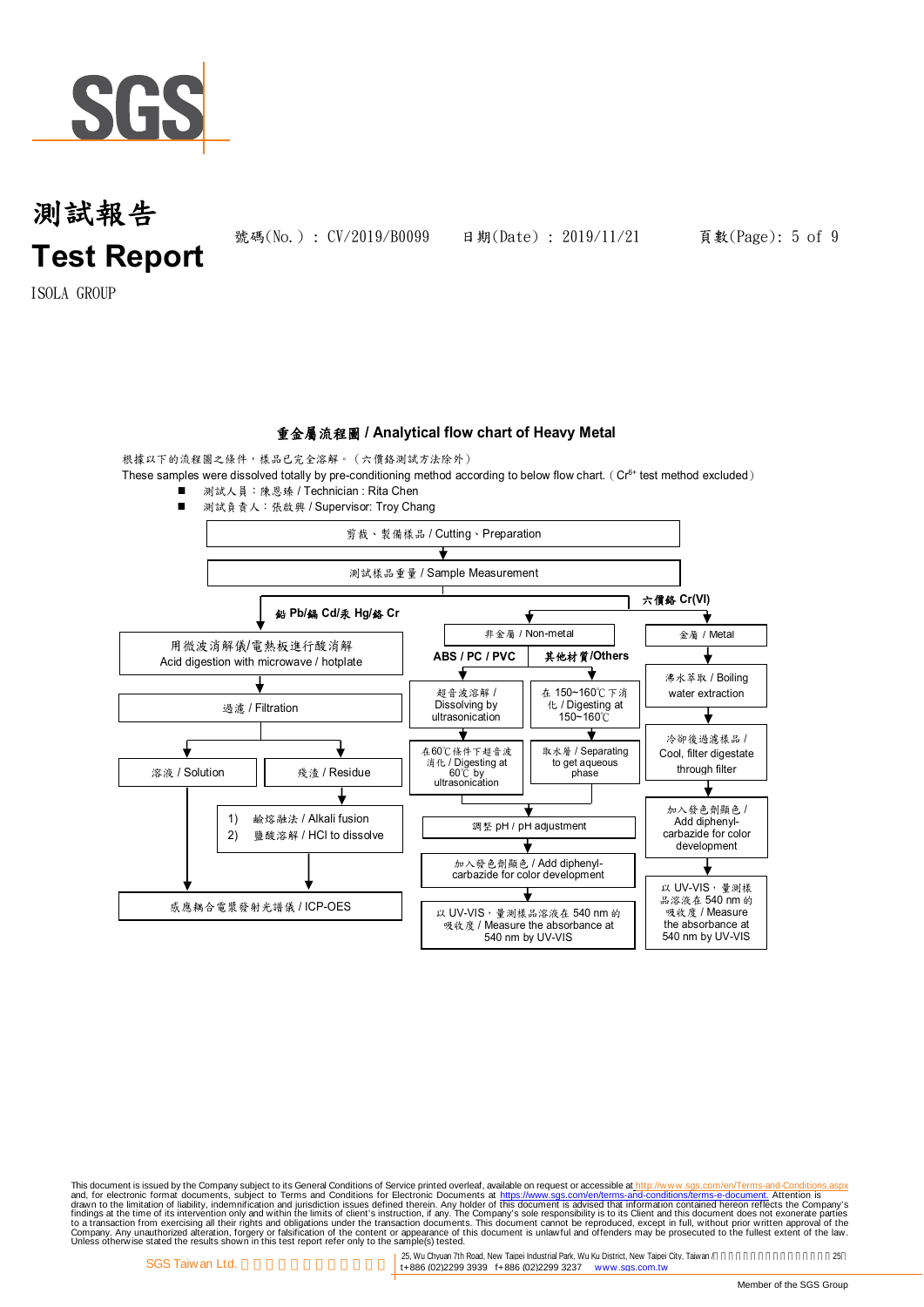

號碼(No.): CV/2019/B0099 日期(Date): 2019/11/21 頁數(Page): 6 of 9

ISOLA GROUP

### 多溴聯苯**/**多溴聯苯醚分析流程圖 **/ Analytical flow chart - PBB/PBDE**

- 測試人員:涂雅苓 / Technician: Yaling Tu
- 測試負責人:張啟興 / Supervisor: Troy Chang

初次測試程序 / First testing process 選擇性篩檢程序 / Optional screen process · · · 確認程序 / Confirmation process - - - - ▶



This document is issued by the Company subject to Terms and Conditions of Service printed overleaf, available on request on electronic forms. asponsible to the Seneral Conditions for Electronic Documents at https://www.sgs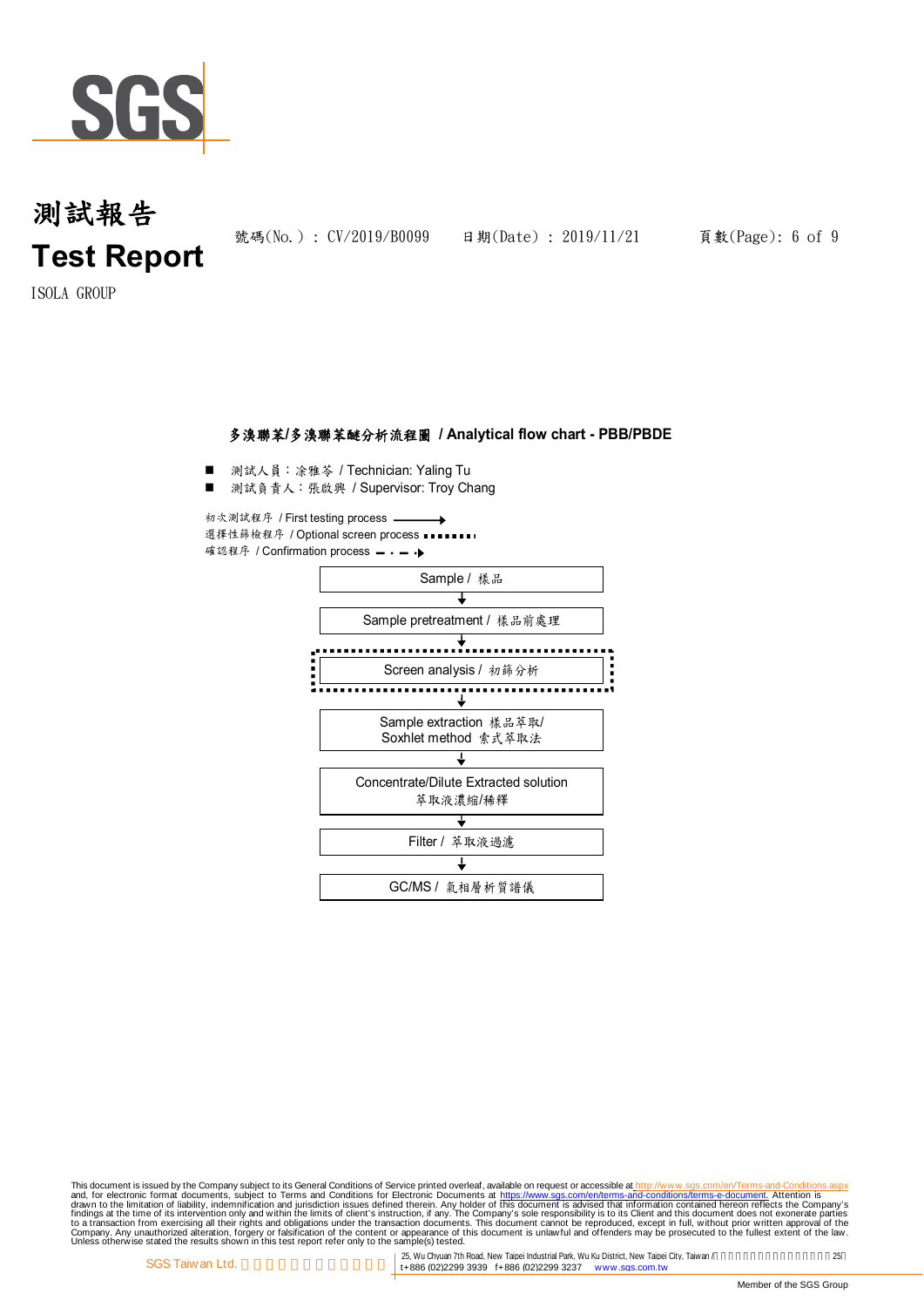

ISOLA GROUP

### 可塑劑分析流程圖 **/ Analytical flow chart - Phthalate**

- 測試人員:涂雅苓 / Technician: Yaling Tu
- 測試負責人:張啟興 / Supervisor : Troy Chang

### 【測試方法**/Test method: IEC 62321-8**】



This document is issued by the Company subject to Terms and Conditions of Service printed overleaf, available on request on electronic forms. asponsible to the Seneral Conditions for Electronic Documents at https://www.sgs

<sup>25,</sup> Wu Chyuan 7th Road, New Taipei Industrial Park, Wu Ku District, New Taipei City, Taiwan /<br>14886 (02)2299 3939 f+886 (02)2299 3237 www.sgs.com.tw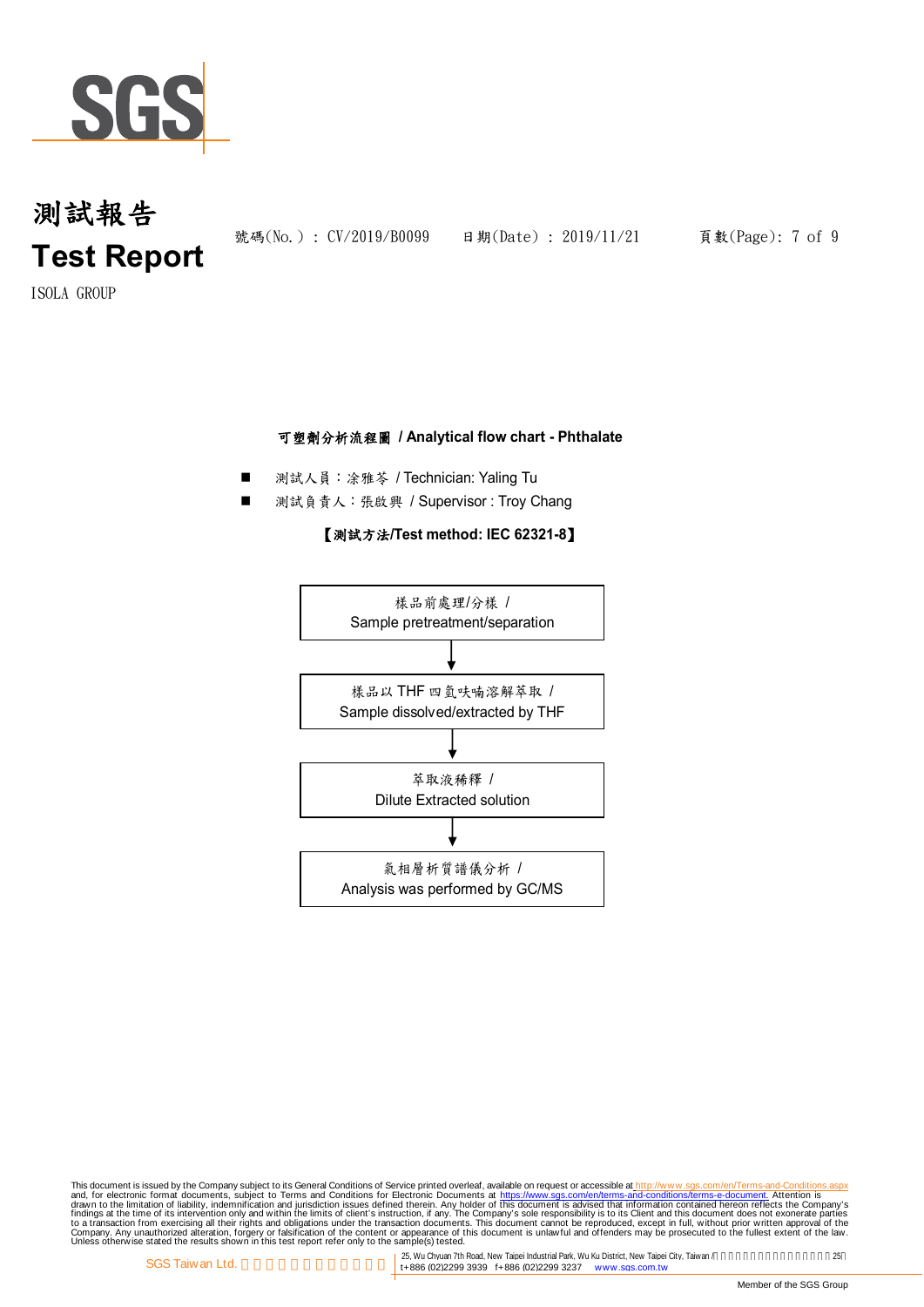

號碼(No.): CV/2019/B0099 日期(Date): 2019/11/21 頁數(Page): 8 of 9

ISOLA GROUP

### 六溴環十二烷分析流程圖 **/ Analytical flow chart - HBCDD**

- 測試人員:涂雅苓 / Technician: Yaling Tu
- 測試負責人:張啟興 / Supervisor: Troy Chang



This document is issued by the Company subject to Terms and Conditions of Service printed overleaf, available on request on electronic forms. asponsible to the Seneral Conditions for Electronic Documents at https://www.sgs